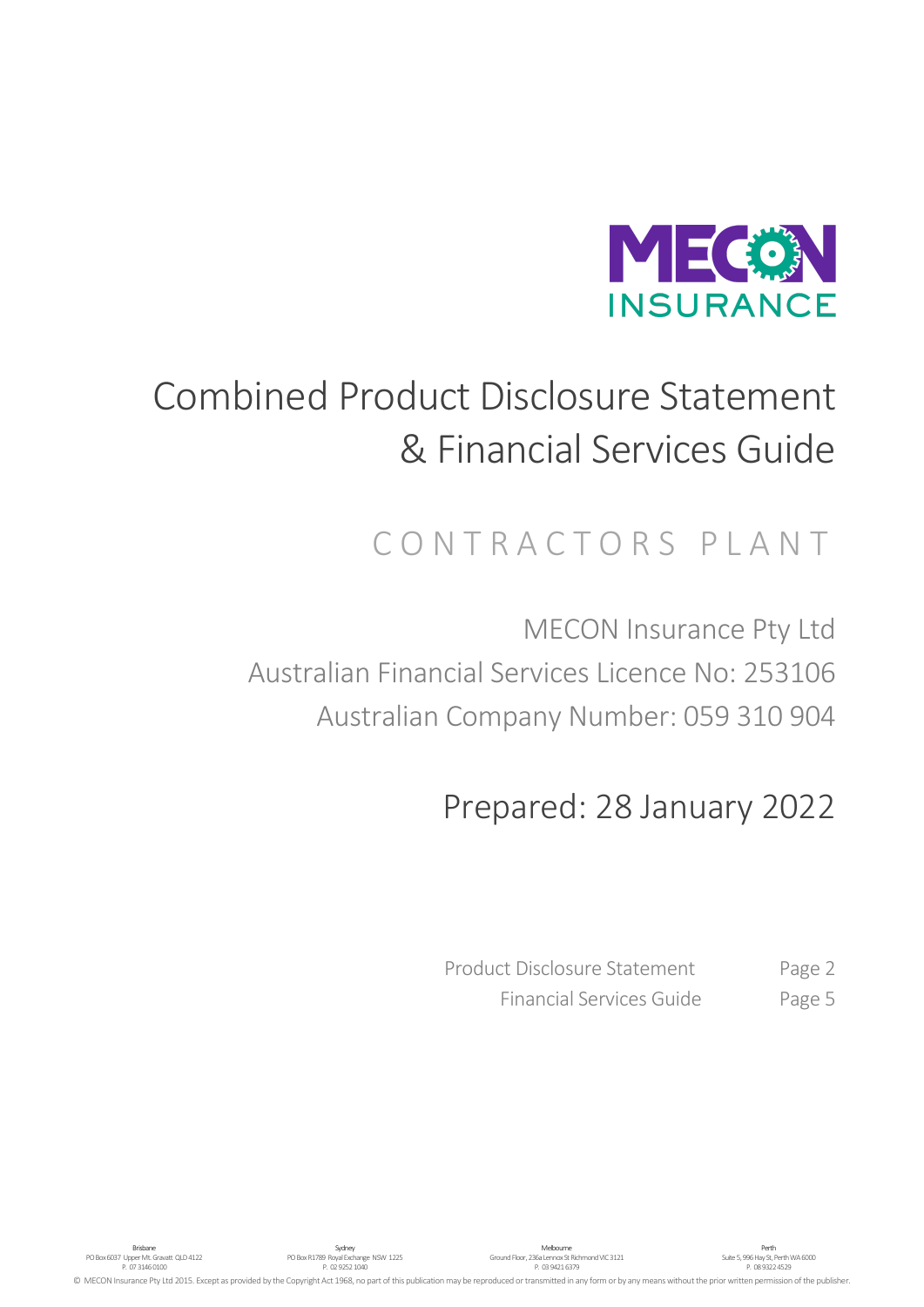# Product Disclosure Statement



Version PDS0122

This Product Disclosure Statement (PDS) contains important information required under the Corporations Act 2001 (Cth). This PDS includes the Single Project policy wording ('the policy').

# Introduction

# The purpose of this PDS

This PDS has been prepared to assist consumers ('you') in understanding the policy and making an informed choice about your insurance requirements. This PDS sets out the significant features of the policy including its benefits, risks and information about how the insurance premium is calculated. You must read the policy for a full description of the terms, conditions and limitations of the policy. This document applies to any renewals unless we tell you otherwise.

From time to time and where permitted by law, we may change parts of the PDS or the policy. We will issue you with a new PDS or a Supplementary PDS or other compliant document to update the relevant information except in limited cases. Any updates which are not materially adverse to you from the view of reasonable person deciding whether to buy this insurance, may be found on the MECON's website at www.mecon.com.au. You can obtain a paper copy of any updated information without charge by calling MECON at 02 9252 1040.

This Combined Product Disclosure Statement and Financial Services Guide applies if you are a customer who acquires this Product as a retail client, namely when:

- You are an individual or a small business (a business which employs less than 100 people, if a manufacturing business, or otherwise 20 people); and
- You own or lease motor vehicles that are designed to travel by road, are powered, carry passengers and have a carrying capacity of less than 2 tonnes, and are to be insured under Section One Material Damage and/or Section Two Road Risk Liability of the policy.

#### Who is the insurer?

This insurance is issued/insured by: AIG Australia Limited (AIG), ABN 93 004 727 753, AFSL 381686, Level 19, 2 Park Street, Sydney NSW 2000

AIG issues/insures this product pursuant to an Australian Financial Services Licence granted to them by the Australian Securities and Investments Commission.

AIG is the marketing name for the worldwide property-casualty, life and retirement, and general insurance operations of American International Group, Inc. American International Group, Inc. (AIG) is a leading international insurance organisation serving customers in more than 100 countries and jurisdictions. AIG companies serve commercial, institutional, and individual customers through one of the most extensive worldwide property-casualty networks of any insurer. In addition, AIG companies are leading providers of life insurance and retirement services in the United States. AIG common stock is listed on the New York Stock Exchange and the Tokyo Stock Exchange.

# The Financial Claims Scheme

In the event of the insolvency of AIG, You may be entitled to payment under the financial claims scheme. Access to the scheme is subject to eligibility criteria. Information about the scheme can be obtained from the APRA website at www.apra.gov.au and the APRA hotline on 1300 55 88 49.

# Who is MECON?

MECON Insurance Pty Ltd (ABN 29 059 310 904 and AFSL 253106) will arrange for the issue of the insurance. In this PDS, MECON Insurance Pty Ltd is referred to as 'MECON' and is also called 'we', 'us' and 'our'. MECON is not your agent.

You may contact MECON in any of the following ways:

Phone: (02) 9252 1040

Email: [customerservice@mecon.com.au](mailto:customerservice@mecon.com.au) Mail: PO Box R1789 Royal Exchange NSW 1225

# Association with Steadfast

MECON is a wholly owned subsidiaries of Steadfast Group Ltd (ABN 98 073 659 677) ('SGL').

SGL may receive a professional services fee (PSF) from insurers, premium funders and underwriting agencies such as MECON (Partner) for access to regulatory and compliance support; marketing and communications; data insights; and access to technology platforms. The PSF is an agreed amount between SGL and the relevant Partner, usually annually. The PSF is not determined by the volume of the business that the Steadfast Network brokers place, nor is the amount of the PSF known to the Steadfast Network Brokers, so it is not able to influence recommendations to their clients.

MECON may have access to shared services from SGL, including: compliance tools; procedures; manuals and training; legal; HR banking; and group purchasing arrangements. These services are funded by SGL, subsidised by SGL or SGL receives a fee for them. SGL's FSG is available at [www.steadfast.com.au](http://www.steadfast.com.au/) or on request by telephoning SGL's Company Secretary on +61 2 9495 6500.

#### Who is responsible for this document?

MECON is responsible for the policy. AIG is responsible for the PDS. When issuing an insurance policy or dealing with or settling any claims, MECON will act as agent for the insurer and will not act as your agent.

# General Insurance Code of Practice

AIG is a signatory to the General Insurance Code of Practice ('the Code'). The Code aims to raise standards of service between insurers and their customers. For any information about the Code, including a copy of the Code, contact us or visi[t www.codeofpractice.com.au.](http://www.codeofpractice.com.au/)

# Cooling-off period

We will refund all premium paid for cover under the policy if you request cancellation of the policy within fourteen (14) days of its commencement (less any taxes or duties payable that we are unable to have refunded).

To do this, you must advise us in writing and return the policy schedule to us. You will not receive a refund if you have made a claim under the policy.

# How to apply for insurance

Complete the Contractors Plant Proposal form provided by your insurance broker. If we accept your proposal for insurance, you will receive a policy schedule that sets out details of the insurance you have taken out.

Sometimes your circumstances might mean you need additional help in dealing with us. This could be because of physical or mental health, family or financial situation or cultural background. If you are comfortable to do so, you can tell us about your situation, and we will work with you to discuss available support.

#### How to make a claim

Please contact us when something happens that you believe you can claim for. Details about making a claim are shown in the policy under: General Conditions (see 14.04 and 14.05 in particular).

# Confirmation of Transaction for Claims

Under the law if you are a retail client\* you are entitled to confirmation information (the Confirmation) as when AIG Australia Ltd (AIG) accepts or settles a claim made by you under this insurance coverage (the Transaction). MECON has established a facility, on behalf of AIG, under which you can send an email to us at *claims@mecon.com.au*, requesting the Confirmation of the Transaction. We will aim to provide Confirmation of the Transaction to you as soon as reasonably practicable.

We will assume that you agree to the use of the facility to obtain the Confirmation of the Transaction, unless you advise us at the above email

Brisbane PO Box 6037 Upper Mt. Gravatt QLD 4122 P. 07 3146 0100

Sydney PO Box R1789 Royal Exchange NSW 1225 P. 02 9252 1040

Melbourne Ground Floor, 236a Lennox St Richmond VIC 3121 P. 03 9421 6379  $\overline{\phantom{0}}$ 

© MECON Insurance Pty Ltd 2015. Except as provided by the Copyright Act 1968, no part of this publication may be reproduced or transmitted in any form or by any means without the prior written permission of the publisher.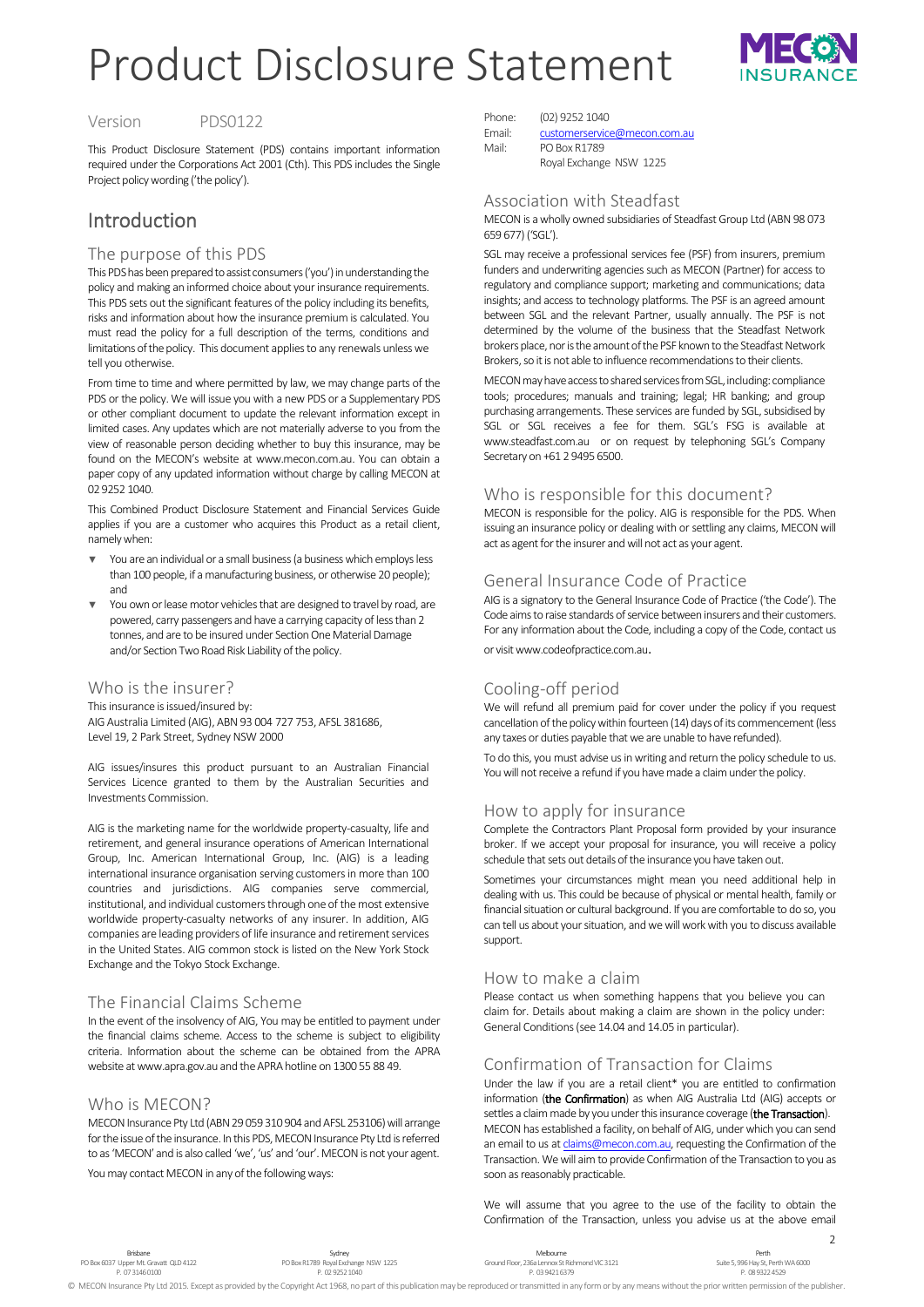# Product Disclosure Statement



address you do not agree to the use of the facility and that you wish to obtain Confirmation of the Transaction in another way,

\* A retail client means an individual or small business.

A small business means:

- (a) a manufacturing entity with 100 employees or fewer; or
- (b) a non-manufacturing entity employing 20 individuals or less

# What to do if you have a complaint

MECON and the Insurer are committed to meeting and exceeding our clients' expectations and would like to know if these have not been met. You are entitled to make a complaint about any aspect of your relationship with MECON or the Insurer. The complaints process also applies to complaints regarding a declined claim, the value of a claim or financial hardship.

#### What is a complaint:

A complaint is an expression of dissatisfaction made to or about us, related to our products, services, staff, or the handling of a complaint, where a response or resolution is explicitly or implicitly expected, or legally required.

#### Internal Dispute Resolution Process (IDR)

#### What to do if you have a complaint

Regardless of whether the complaint is about MECON or the Insurer, complaints may be made to MECON by:

| F: | complaints@mecon.com.au |
|----|-------------------------|
|    |                         |

T: (02) 9252 1040 M: MECON Insurance Pty Ltd PO Box R1789

To allow MECON and the Insurer to consider your complaint, please provide the following (where available):

- ▼ Name, address, email and telephone number of the policyholder;
- Policy number, claim number and product type:

Royal Exchange NSW 1225

- ▼ Name and address of the insurance intermediary through whom the Policy was obtained;
- ▼ Reasons why you are dissatisfied and an explanation of the situation that led to the complaint;
- ▼ Applications for Vulnerability Support and/or Financial Hardship, if applicable;
- Copies of any supporting documentation you believe may assist us in addressing your complaint appropriately.

#### How MECON and the Insurer will handle your complaints

MECON aims to acknowledge receipt of your complaint within one (1) Business Day. MECON will advise you of the name and contact details of the person assigned to review the complaint, and who will provide updates to you every ten (10) Business Days. Provided we have all the required information and have completed any necessary investigations, as well as all dispute resolution processes available, you will be provided with a final decision within thirty (30) Calendar Days of the date on which you first made your complaint to MECON.

Depending on the outcome of MECON's review and decision, we may refer your complaint to the Insurer, who will determine whether it will be reviewed further by its Internal Dispute Resolution Committee (IDRC). You will be notified of the outcome of any review, within 30 Calendar Days of MECON first being notified of the complaint.

If we cannot provide you with a final decision within this time, you will be provided you with an Internal Dispute Resolution Delay Notification, outlining the reasons for the delay and your right to complain to the Australian Financial Complaints Authority (AFCA), if you are dissatisfied

#### External Dispute Resolution Process (EDR)

#### Australian Financial Complaints Authority (AFCA)

If MECON's or the Insurer's IDRC process does not resolve your complaint to your satisfaction, or within 30 Calendar Days of the date MECON first received your complaint, you may be able to seek a review using an external dispute resolution scheme which is administered by AFCA.

AFCA is an independent national scheme for consumers, free of charge and aimed at resolving disputes between the insured and MECON or the Insurer. AFCA can advise you if your complaint or dispute falls within its Rules.

Determinations made by AFCA are binding on MECON and the Insurer, where relevant. If you would like to refer your dispute to AFCA, you must do so within two (2) years of the final decision from IDR. AFCA may still consider a dispute lodged after this time if AFCA considers that exceptional circumstances apply. If AFCA advises you that their Rules do not cover your complaint or dispute, you can seek independent legal advice or access any other external dispute resolution options that may be available to you.

#### AFCA's contact details are:

Australian Financial Complaints Authority (AFCA) GPO Box 3, Melbourne VIC 3001

Website[: www.afca.org.au](http://www.afca.org.au/) Email[: info@afca.org.au](mailto:info@afca.org.au) Phone: 1800 931 678 (free call)

#### Costs

The premium payable by you will be shown on your policy schedule. The key factors that influence the premium calculation are reflected in the questions asked, and information sought at the time of your enquiry or application for this insurance. These include factors relating to: the type of insured item(s) insured; the age and driving experience of your drivers and operators; where and how the Insured item(s) is / are used; the type of loss covered; the place where your insured item(s) is / are stored when not in use; and your previous insurance and claims history.

Premiums are subject to Commonwealth and State taxes and/or charges. These include GST and stamp duty. The amount of these taxes and / or charges will be shown on your policy schedule.

With each type of cover, a range of additional benefits may be included. The additional benefits available are shown in the policy under Endorsements.

#### Exclusions/ Conditions

The policy is designed to provide protection for you in the event of something happening which is insured by it. Under some circumstances, the policy will not provide any insurance cover to you. For example, it does not provide cover for loss, damage or liability arising out of war. The policy states when cover is not provided under:

- ▼ Section One Exclusions;
- Section Two Exclusions;
- ▼ Section Three Exclusions;
- ▼ Section Four Exclusions;
- ▼ Section Five General Exclusions; and

Section Six some General Conditionals may also have some Exclusions There are things that you must do in order for your insurance cover to apply.

For example, you must take all reasonable precautions to prevent damage and prevent incurring legal liability. In the policy wording we state what you need to do under:

**General Conditions** 

Brisbane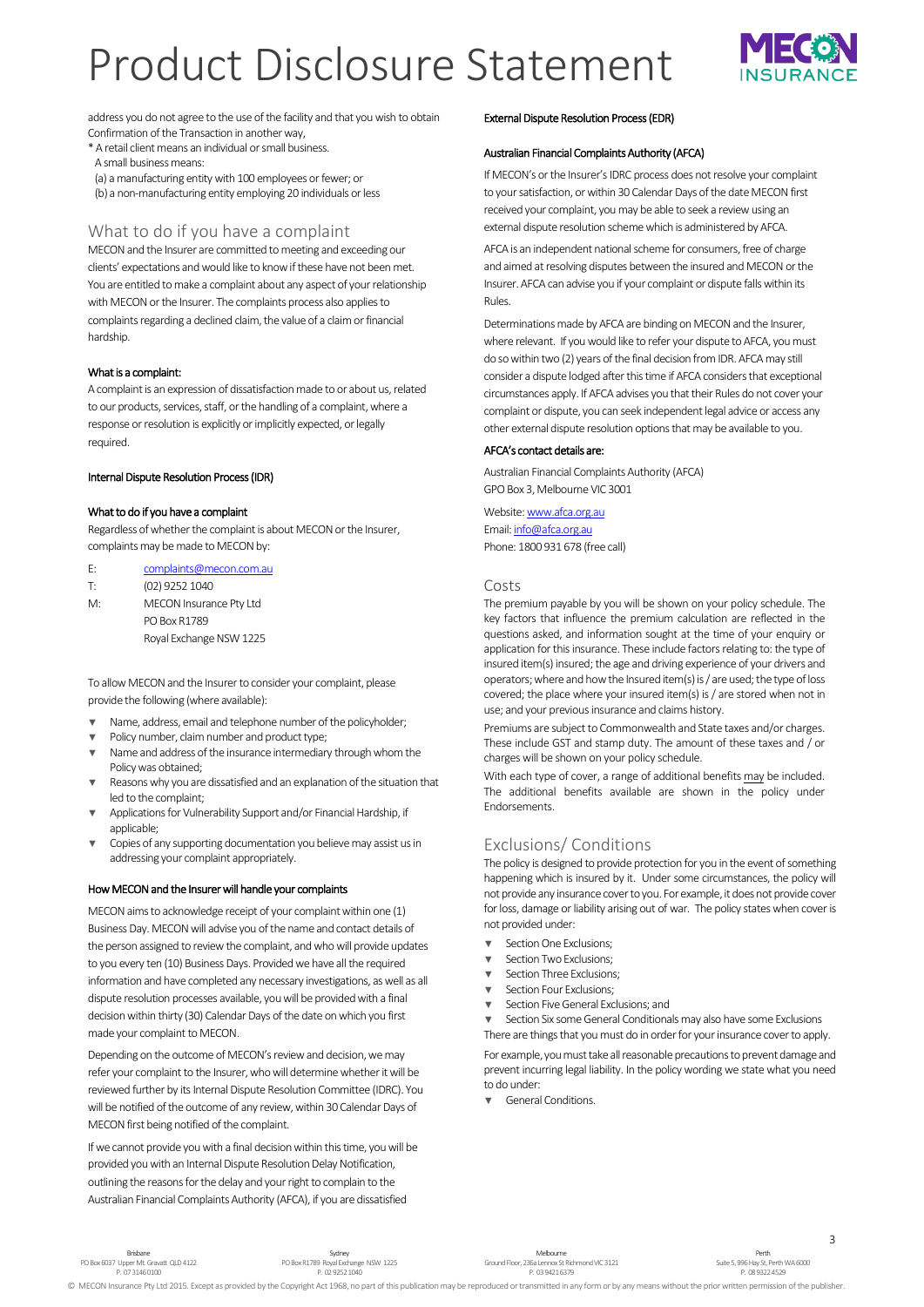# Product Disclosure Statement



# Significant risks

Deductible (or excesses)

If you make a claim under the policy, you may be required to pay one or more deductible. The descriptions of these deductibles and the circumstances in which they are applied are shown in the schedule and in the policy wording under General Conditions and in Endorsements.

Deductibles may be influenced by factors relating to: the type of project insured; its location, value and construction method. Physical risks associated with geographical location or geological conditions and your previous claims history.

At the time of your enquiry or application for insurance, the amount of all deductibles applicable to your insurance policy will be advised to you.

# Significant features and benefits

| Section                            | Property / Liability Insured                                                        | Significant Features and Benefits of Cover Provided                                                                                                                                                   |
|------------------------------------|-------------------------------------------------------------------------------------|-------------------------------------------------------------------------------------------------------------------------------------------------------------------------------------------------------|
| Section One<br>Material Damage     | Plant and Machinery<br>Registered or Unregistered<br>Insured Items                  | Cover for sudden and accidental physical loss or of damage to insured plant;<br>▼<br>Cover for windscreen replacement without applying a deductible;<br>▼                                             |
|                                    |                                                                                     | Cover of express delivery, overtime, wages and airfreight for the extra costs of expediting<br>▼<br>repair or replacement;                                                                            |
|                                    |                                                                                     | Cover for accessories fitted to insured plant and tools;                                                                                                                                              |
|                                    |                                                                                     | Cover for debris removal following damage to insured plant;                                                                                                                                           |
|                                    |                                                                                     | Cover for cost of recovering insured plant that has become immobilised, bogged or<br>▼<br>stranded without being lost or damaged;                                                                     |
|                                    |                                                                                     | Indemnification for some consequent costs to material damage;<br>▼                                                                                                                                    |
|                                    |                                                                                     | subject to the terms, conditions, and exclusions of the policy.<br>▼                                                                                                                                  |
|                                    |                                                                                     | Refer to section one of the policy wording for full details of the cover provided.                                                                                                                    |
| Section Two<br>Road Risk Liability | Registered insured items                                                            | Covers your legal liability to pay for damage to property belonging to others or bodily injury arising<br>out of an insured event and subject to the terms, conditions, and exclusions of the policy. |
|                                    |                                                                                     | Refer to section two of the policy wording for full details of the cover provided.                                                                                                                    |
| <b>Section Three</b>               | Public and Products Liability                                                       | Indemnifies you against:                                                                                                                                                                              |
| Public Liability                   |                                                                                     | Public Liability; or<br>▼                                                                                                                                                                             |
|                                    |                                                                                     | Products Liability;<br>▼                                                                                                                                                                              |
|                                    |                                                                                     | Refer to section three of the policy wording for full details of the cover provided.                                                                                                                  |
| Section Four                       | Interruption to your business<br>resulting from damage covered<br>under Section One | Indemnifies you against:                                                                                                                                                                              |
| <b>Business Interruption</b>       |                                                                                     | Loss of Revenue                                                                                                                                                                                       |
|                                    |                                                                                     | Claim preparation fees                                                                                                                                                                                |

Brisbane PO Box 6037 Upper Mt. Gravatt QLD 4122 P. 07 3146 0100 4

© MECON Insurance Pty Ltd 2015. Except as provided by the Copyright Act 1968, no part of this publication may be reproduced or transmitted in any form or by any means without the prior written permission of the publisher.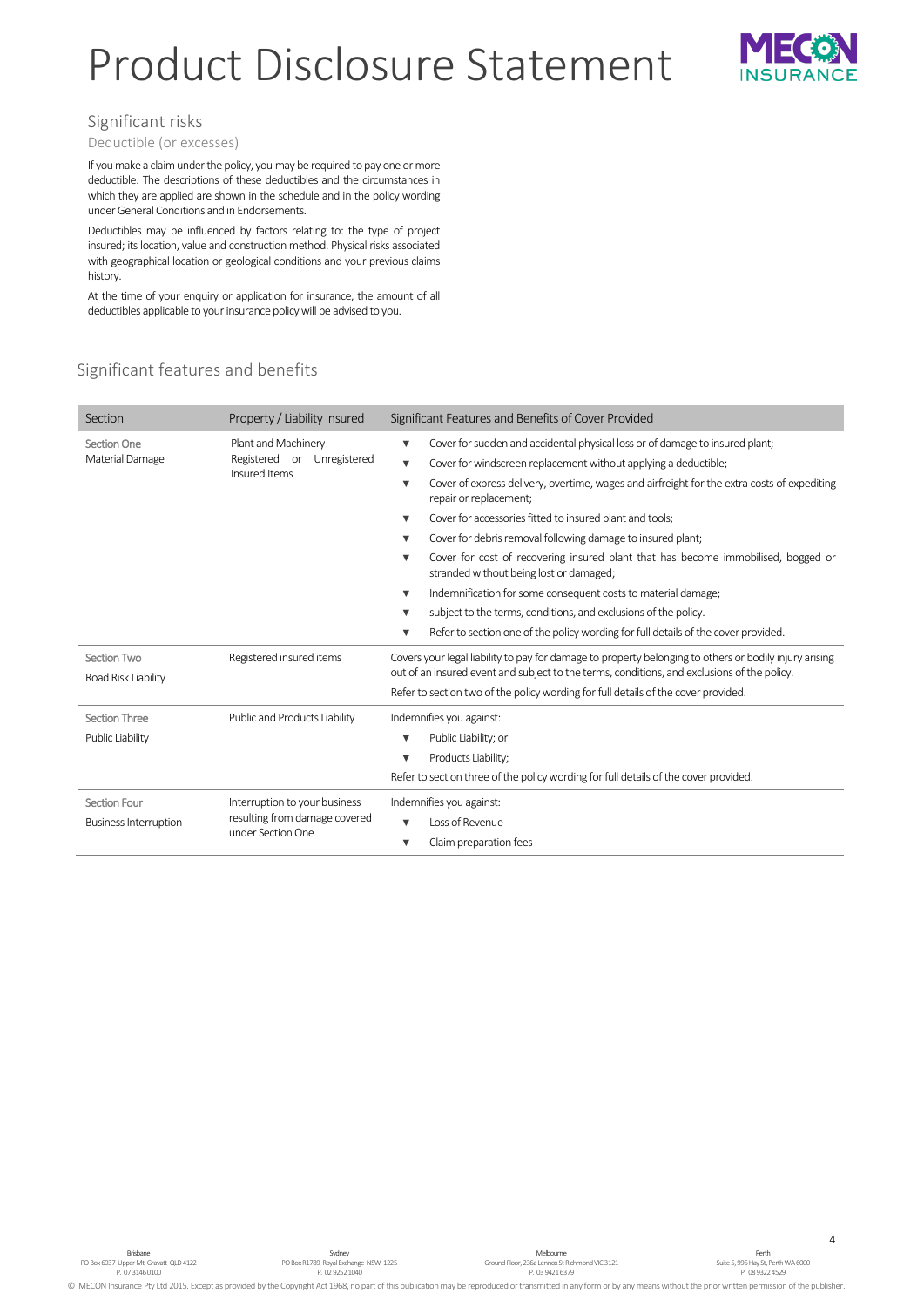# Financial Services Guide



Version: FSG0122

# Prepared Date 28 January 2022

# The Purpose of This Guide

This Financial Services Guide (FSG) is to assist you in deciding whether to use any of our services and contains important information about:

- The services we can offer you.
- ▼ How we are remunerated.

### Responsibility for Services Provided

We hold a current Australian Financial Services Licence and are authorised to advise and deal in all general insurance products.

We are responsible for the financial services we provide to you, including the distribution of this FSG.

In order to be granted and retain our Licence, we are required to meet strict guidelines in areas such as: staff training, organisational competence, management expertise, financial control and compliance disciplines.

We have an ongoing requirement to maintain and enhance our professionalism to ensure that you receive fair and honest Financial Services from us.

# Who Do We Act For

Generally we operate as an underwriting agency and as such we act on of behalf of the insurance company which insures you through the policy (or cover) we issue you. In most cases we have authority to issue an insurance policy under a binder (or contract) arrangement with the insurance company.

#### Association with Steadfast

#### MECON is a wholly owned subsidiaries of Steadfast Group Ltd (ABN 98 073 659 677) ('SGL').

SGL may receive a professional services fee (PSF) from insurers, premium funders and underwriting agencies such as MECON (Partner) for access to regulatory and compliance support; marketing and communications; data insights; and access to technology platforms. The PSF is an agreed amount between SGL and the relevant Partner, usually annually. The PSF is not determined by the volume of the business that the Steadfast Network brokers place, nor is the amount of the PSF known to the Steadfast Network Brokers, so it is not able to influence recommendations to their clients.

MECON may have access to shared services from SGL, including: compliance tools; procedures; manuals and training; legal; HR banking; and group purchasing arrangements. These services are funded by SGL, subsidised by SGL or SGL receives a fee for them. SGL's FSG is available a[t www.steadfast.com.au](http://www.steadfast.com.au/) or on request by telephoning SGL's Company Secretary on +61 2 9495 6500.

#### Our Services

We offer a range of products to assist you and your insurance broker to protect your assets and guard against unexpected events.

#### How to Contact Us

If you wish to contact us directly, rather than via your insurance broker, you may contact us by phone, in writing, by email or in person.

#### Our Products

Although we are licensed to deal in all classes of general insurance products, we specialise in providing:

- ▼ Contract Works policies, and
- Contractors Mobile Plant and Machinery policies.

#### Retail Clients

Under the Corporation Act 2001 (The Act) Retail Clients are provided with additional protection over other clients. The Act defines Retail Clients as:

Individuals or a manufacturing business employing less than 100 people or any other business employing less than 20 people and that are purchasing the following types of insurance covers:

Motor vehicle, home building, contents, personal and domestic, sickness/accident/travel, consumer credit and other classes as prescribed by regulations.

Some of the information in this FSG only applies to Retail Clients and it is important that you understand if you are covered by the additional protection provided.

### Retail Client Issues

Normally we do not advise on financial products to our Retail Clients, if we do it is only General Advice and this General Advice does not take into account your particular needs and requirements and you should consider the appropriateness of this advice applicable to your circumstances prior to acting upon it.

Although it is not our normal practice to advise on financial products, if we recommend a financial product or we think you are a Retail Client, we will give you a Product Disclosure Statement at that time, which sets out details specific to that product and the key benefits and risks in purchasing the product.

If you are a Retail Client dealing through an insurance broker, any advice provided by the insurance broker is their responsibility and is not provided by MECON Insurance Pty Ltd.

# What We Expect From You

In the unlikely event that we provide you with advice, to enable us to provide the right advice, we need you to provide us with complete information about the risk(s) passed to your circumstances and that you may want to be insured against.

You should also tell us about any relevant mid-term changes in your circumstances affecting your risk as they occur so that we can review your insurance needs accordingly.

You must agree to pay our invoices on time and complete all proposal forms honestly, accurately and return them to us in a timely manner.

#### Privacy Notice

This notice sets out how MECON and AIG collect, use and disclose personal information about:

- vou, if an individual; and
- other individuals you provide information about.

In this section dealing with privacy, "we", "our" and "us" refer to both MECON and AIG as applicable.

Further information about our Privacy Policies is available at:

- ▼ for MECON, at www.mecon.au/about/privacy-policy/ or by contacting us at customerservice@mecon.com.au or on 02 9252 1040; and
- for AIG, a[t www.aig.com.au](http://www.aig.com.au/) or by contacting us at [australia.privacy.manager@aig.como](mailto:australia.privacy.manager@aig.com)r on 1300 030 886.

#### How We Collect Your Personal Information

We usually collect personal information from you or your agents. We may also collect personal information from:

- ▼ our agents and service providers;
- other insurers:
- ▼ people who are involved in a claim or assist us in investigating or processing claims, including third parties claiming under your policy, witnesses and medical practitioners;
- third parties who may be arranging insurance cover for a group that you are a part of;
- providers of marketing lists and industry databases; and
- publicly available sources.

#### Why We Collect Your Personal Information

We collect information necessary to:

- underwrite and administer your insurance cover;
- ▼ improve customer service and products including carrying out research and analysis including data analytics functions; and
- ▼ advise you of our and other products and services that may interest you.

You have a legal obligation under the Insurance Contracts Act 1984 to disclose certain information. Failure to disclose information required may result in us declining cover, cancelling your insurance cover or reducing the level of cover, or declining claims.